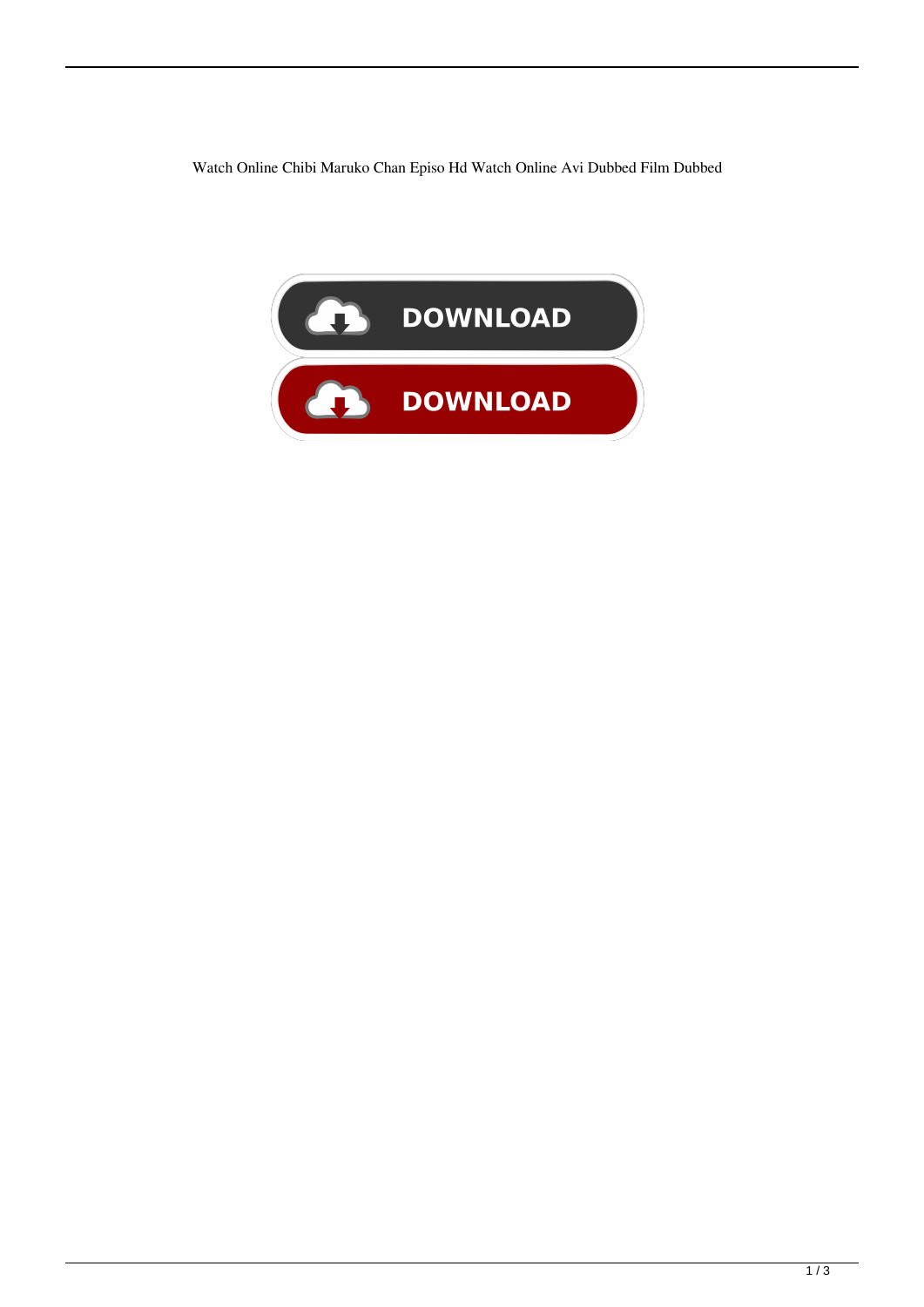Anime OVA Chibi Maruko-chan: New Chapter (OVA) - Page 4 Chibi Marukochan anime - Wikipedia The anime series Chibi Maruko-chan was the third and final anime to be based on the manga series. Maruko is a troublemaker and every episode recounts Maruko's troubles and adventures. It is believed that at least some of the plot of the anime version is influenced by Sailor Moon. Retrospectively, the anime was frequently criticized for its low production value, its often shaky animation, its restrictive story arcs, and in particular its handling of subplots. There was also some criticism of its animation being too small for the medium, as well as some character designs and backgrounds. The first of these issues was caused by the series' very short production time, which left no room for a sizable animation staff. Maruko also had a hand in the creation of Chibi Maruko-chan: My Favorite Song. This is an animated movie based on the first OVA that was broadcast in. Because of the negative reception to the anime, despite being a major success in other territories, there were rumors that Sailor Moon's anime director, Naoko Yamada, would never work on a new anime series of her own again. Retrospectively, the anime was frequently criticized for its low production value, its often shaky animation, its restrictive story arcs, and in particular its handling of subplots. There was also some criticism of its animation being too small for the medium, as well as some character designs and backgrounds. The first of these issues was caused by the series' very short production time, which left no room for a sizable animation staff. Maruko also had a hand in the creation of Chibi Maruko-chan: My Favorite Song. This is an animated movie based on the first OVA that was broadcast in. Because of the negative reception to the anime, despite being a major success in other territories, there were rumors that Sailor Moon's anime director, Naoko Yamada, would never work on a new anime series of her own again. Retrospectively, the anime was frequently criticized for its low production value, its often shaky animation, its restrictive story arcs, and in particular its handling of subplots. There was also some criticism of its animation being too small for the medium, as well as some character designs and backgrounds. The first of